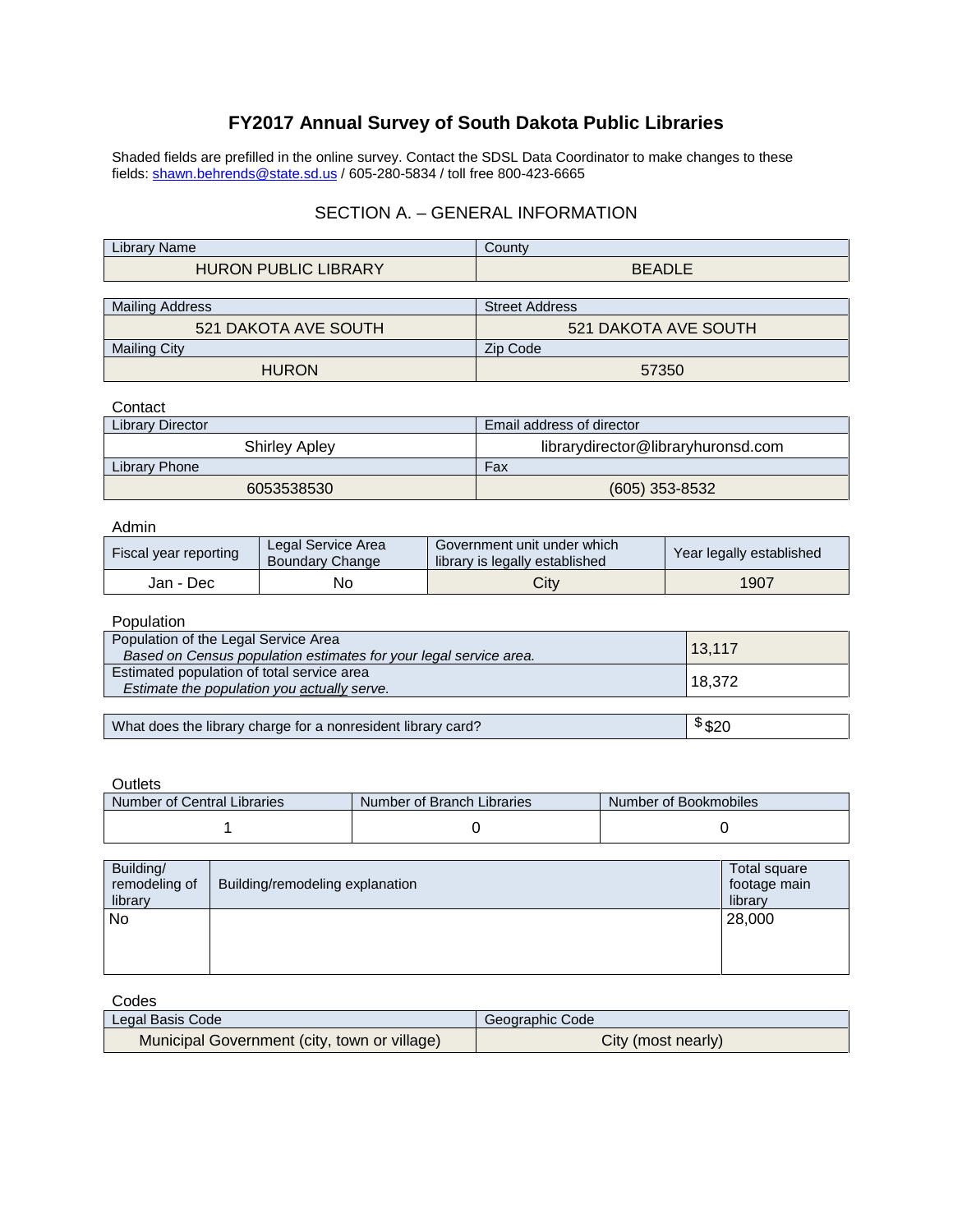### Library Hours - *Public service hours of the main branch.*

|                                                                                                                                             | Open | Close                     | <b>Total hours</b> |
|---------------------------------------------------------------------------------------------------------------------------------------------|------|---------------------------|--------------------|
| Sunday                                                                                                                                      |      |                           | N/A                |
| Monday                                                                                                                                      | 9:00 | 8:00                      | 11.00              |
| Tuesday                                                                                                                                     | 9:00 | 8:00                      | 11.00              |
| Wednesday                                                                                                                                   | 9:00 | 8:00                      | 11.00              |
| Thursday                                                                                                                                    | 9:00 | 8:00                      | 11.00              |
| Friday                                                                                                                                      | 9:00 | 5:00                      | 8.00               |
| Saturday                                                                                                                                    | 9:00 | 5:00                      | 8.00               |
|                                                                                                                                             |      |                           |                    |
|                                                                                                                                             |      | Total hours open per week | 60.00              |
|                                                                                                                                             |      |                           |                    |
| How many hours per week are reserved for staff administrative time (when the library is NOT<br>$\triangle$ PEN to the publicted $\triangle$ |      |                           | 5.00               |

|                                                                                             | Total hours open per week | 60.00 |
|---------------------------------------------------------------------------------------------|---------------------------|-------|
|                                                                                             |                           |       |
| How many hours per week are reserved for staff administrative time (when the library is NOT |                           |       |
| OPEN to the public)?                                                                        |                           | 5.00  |

## SECTION C. -- PERSONNEL

| Head Librarian |                                 |                                               |                                                       |
|----------------|---------------------------------|-----------------------------------------------|-------------------------------------------------------|
| Head Librarian | <b>Current Annual</b><br>Salary | Hours worked<br>per week by<br>head librarian | Highest education level<br>achieved by head librarian |
|                | 70,595.00                       | 40                                            | Masters of Library Science                            |

### Other Librarians

| Total number of OTHER | Total number of OTHER      | Total hours worked per | Total paid librarians FTE |
|-----------------------|----------------------------|------------------------|---------------------------|
| paid librarians       | librarians worked per week | week-ALL librarians    |                           |
|                       | 320                        | 360                    | 9.00                      |

### All Other Paid Staff

| Total number of all other<br>paid staff | Total number of all other<br>paid staff hours worked per   All other paid staff FTE<br>week |      | Total paid employees FTE |
|-----------------------------------------|---------------------------------------------------------------------------------------------|------|--------------------------|
|                                         | 120                                                                                         | 3.00 | 12.00                    |

### Staff paid by non-library sources

| Number of staff paid from<br>other sources | Non-library pay sources | Average hours/week by staff<br>paid by non-library source |
|--------------------------------------------|-------------------------|-----------------------------------------------------------|
|                                            |                         |                                                           |

### Volunteers

| Total number of volunteers                            |      |
|-------------------------------------------------------|------|
| Average number of hours worked by volunteers per week | 30.0 |

### ALA-MLS Librarians

| Total number of ALA-MLS librarians | Hours worked per week - ALA-<br>MLS librarians | <b>FTE librarians ALA-MLS librarians</b> |
|------------------------------------|------------------------------------------------|------------------------------------------|
|                                    | 80                                             | 2.00                                     |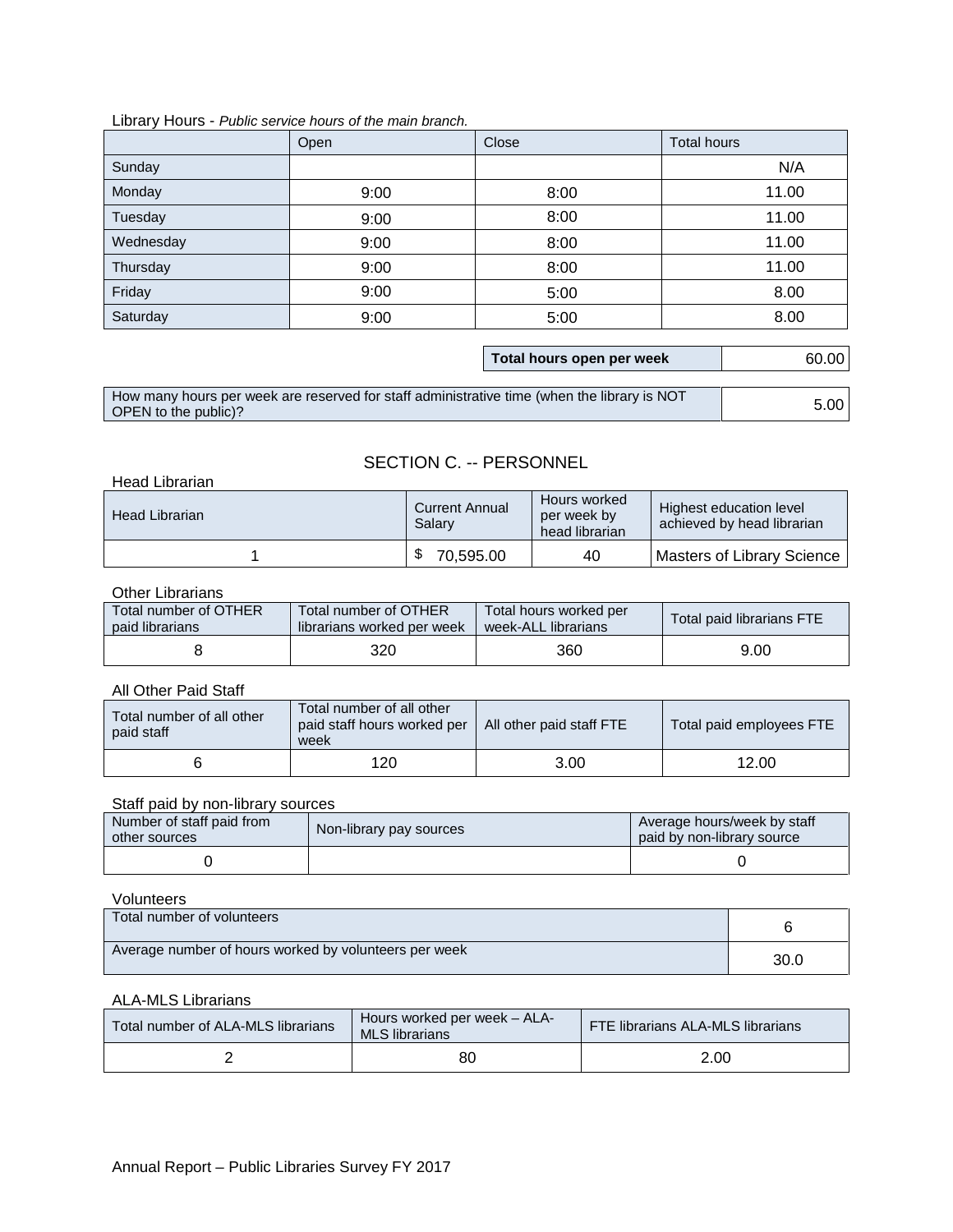### SECTION D -- INCOME

### Operating Income received during fiscal year

| Operating income - City/Town                                            |                               |           |
|-------------------------------------------------------------------------|-------------------------------|-----------|
| Operating income - County                                               |                               | \$819,495 |
|                                                                         |                               | \$0       |
| Operating income - School District                                      |                               | \$0       |
| Operating income - Tribal Appropriation                                 |                               | \$0       |
| Operating income - College Appropriation                                |                               | \$0       |
| Operating income - Other Contracts (other libraries or towns)           |                               | \$0       |
| <b>Local Government Revenue</b>                                         |                               | \$819,495 |
| <b>State Appropriations</b>                                             |                               | \$0       |
| Federal Income (Excluding LSTA grants)                                  |                               | \$0       |
| <b>LSTA Grants</b>                                                      |                               | \$0       |
|                                                                         |                               |           |
| Miscellaneous funds for operating expenses<br>Fines (if kept as income) |                               |           |
|                                                                         |                               | \$5,516   |
| <b>Gifts and Endowments</b>                                             |                               | \$19,271  |
| Income ONLY from Trust Funds/Savings                                    |                               | \$1,896   |
| Income from sale of library cards                                       |                               | \$4,220   |
| Other miscellaneous funds                                               |                               | \$42,207  |
| Total miscellaneous operating income                                    |                               | \$73,110  |
|                                                                         |                               |           |
|                                                                         | <b>Total Operating Income</b> | \$892,605 |
|                                                                         |                               |           |
| Capital Income                                                          |                               |           |
| Local government capital income                                         |                               | \$0       |
| State government capital income                                         |                               | \$0       |
| Federal government capital income                                       |                               | \$15,000  |
| Other capital income                                                    |                               | \$0       |
| Total capital income                                                    |                               | \$15,000  |

### Miscellaneous funds for operating expenses

| Fines (if kept as income)            | \$5,516  |
|--------------------------------------|----------|
| <b>Gifts and Endowments</b>          | \$19,271 |
| Income ONLY from Trust Funds/Savings | \$1,896  |
| Income from sale of library cards    | \$4,220  |
| Other miscellaneous funds            | \$42,207 |
| Total miscellaneous operating income | \$73,110 |

| <b>Total Operating Income</b> | \$89 |
|-------------------------------|------|
|-------------------------------|------|

| \$892,605 |
|-----------|
|           |

| Capital Income                    |          |
|-----------------------------------|----------|
| Local government capital income   | \$0      |
| State government capital income   | \$0      |
| Federal government capital income | \$15,000 |
| Other capital income              | \$0      |
| Total capital income              | \$15,000 |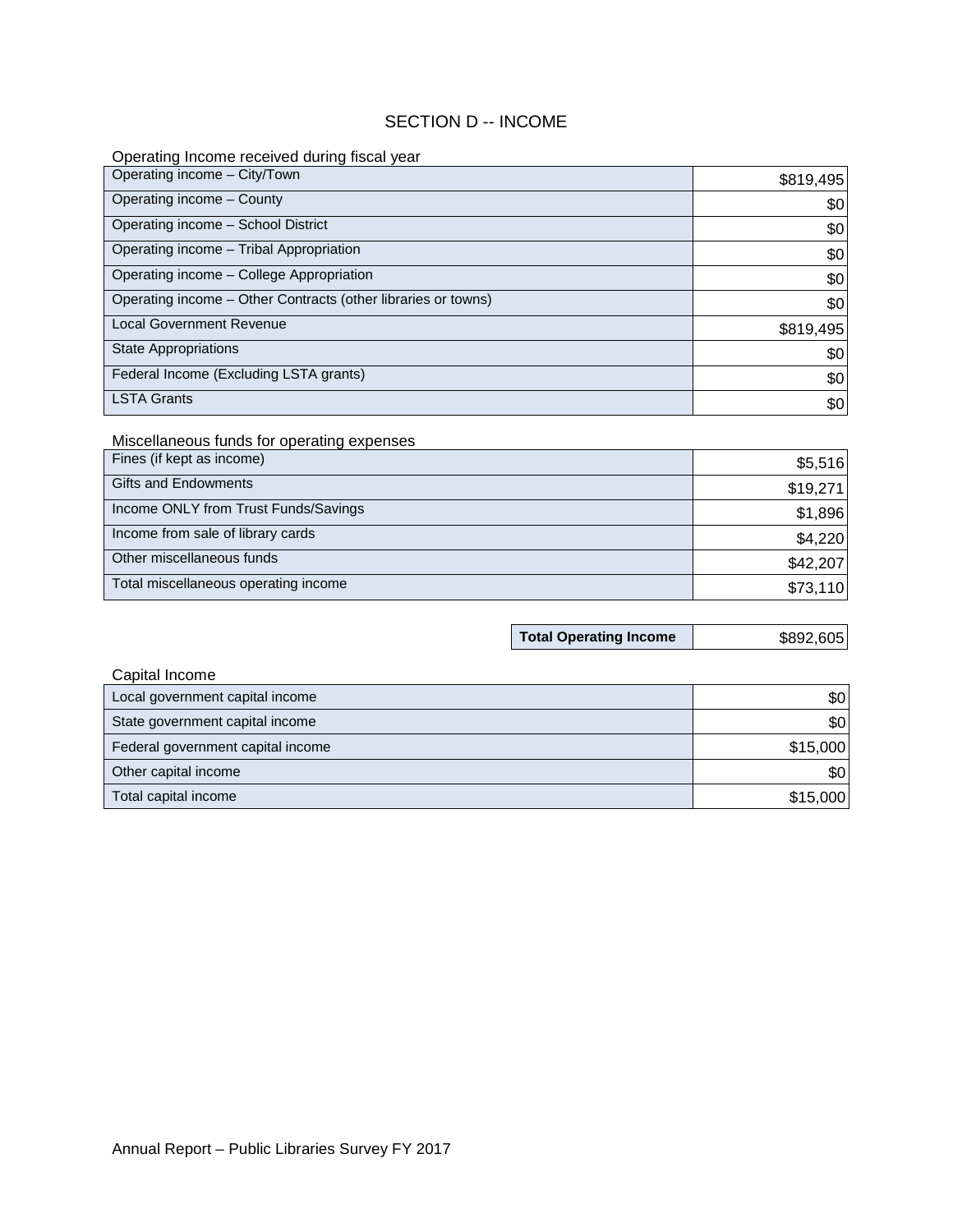## SECTION E - EXPENDITURES

| <b>Staff Expenditures</b>                                      |                                     |           |
|----------------------------------------------------------------|-------------------------------------|-----------|
| Salaries and Wages for Library Staff                           |                                     | \$420,472 |
| Total employee benefits                                        |                                     | \$103,330 |
| Total all salaries and benefits                                |                                     | \$523,802 |
|                                                                |                                     |           |
| <b>Collection Expenditures</b><br>Print materials expenditures |                                     | \$89,510  |
| Electronic materials expenditures                              |                                     | \$25,028  |
| Other materials expenditures                                   |                                     | \$17,638  |
| Total expenditures for library materials                       |                                     | \$132,176 |
|                                                                |                                     |           |
| <b>Other Operating Expenditures</b>                            |                                     |           |
| All other operating expenditures                               |                                     | \$144,700 |
|                                                                |                                     |           |
|                                                                |                                     |           |
|                                                                | <b>Total operating expenditures</b> | \$800,678 |
|                                                                |                                     |           |
| <b>Capital Expenditures</b>                                    |                                     |           |
| Capital expenditures - Land                                    |                                     | \$0       |
| Capital expenditures - Buildings                               |                                     | \$0       |
| Capital expenditures - Remodeling                              |                                     | \$5,000   |
| Capital expenditures - Computer hardware & software            |                                     | \$0       |
| Capital expenditures - Audio visual equipment                  |                                     | \$0       |
| Capital expenditures - Other equipment                         |                                     | \$0       |
| Capital expenditures - Automotive vehicles and bookmobiles     |                                     | \$0       |
| Capital expenditures - Debt payments                           |                                     | \$0       |
| Capital expenditures - Other                                   |                                     | \$0       |
| <b>Total Capital Expenditures</b>                              |                                     | \$5,000   |
|                                                                | <b>Total Expenditures</b>           | \$805,678 |

**Total Expenditures** \$805,678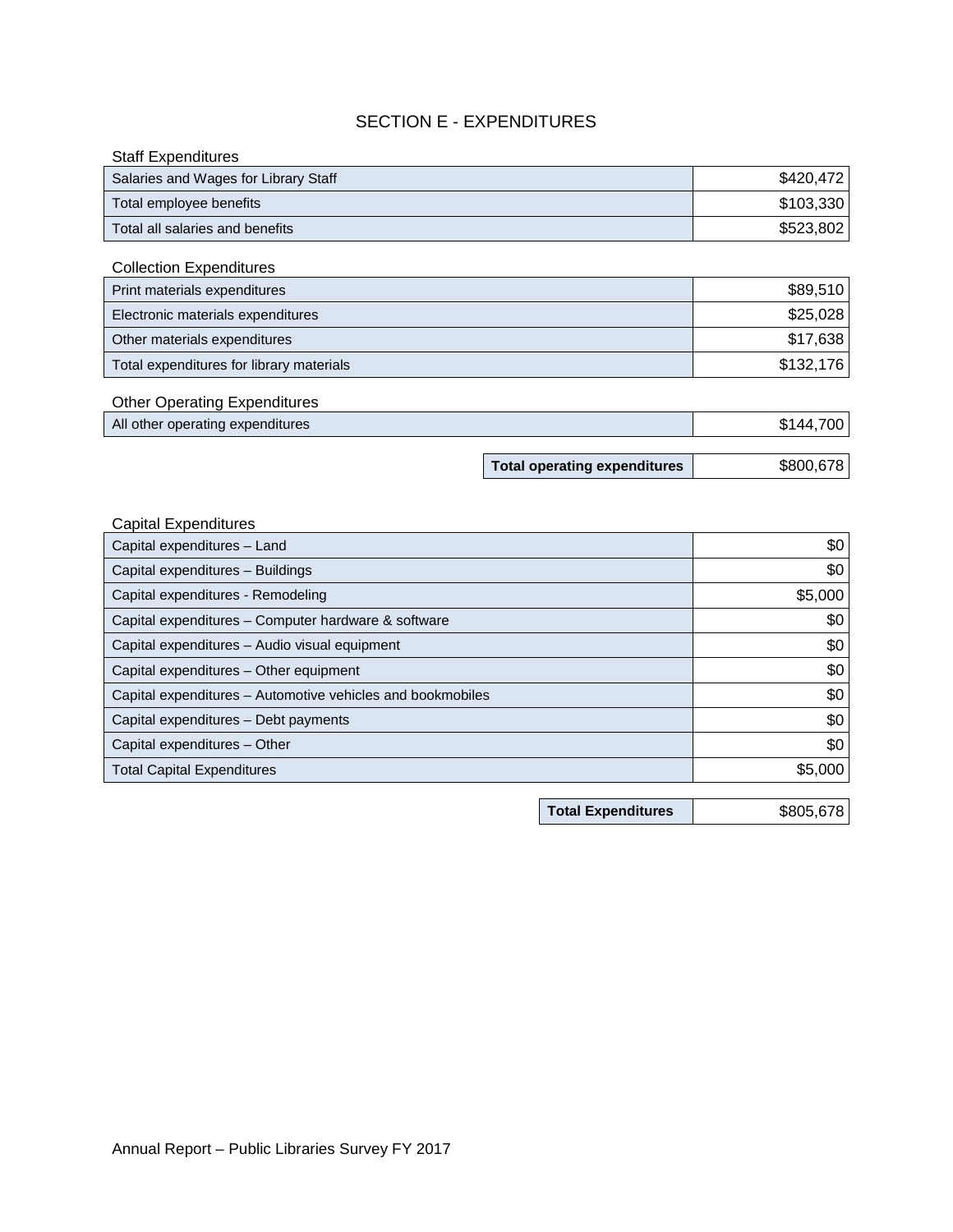## SECTION F – LIBRARY HOLDINGS

| 72,171 |
|--------|
| 14,300 |
| 250    |
| 14,550 |
|        |

## **Subscriptions**

| Current print serial subscriptions | 5UI |
|------------------------------------|-----|
|------------------------------------|-----|

## Audio, Video, Other

| Ebooks accessed through SDTG                               | 14,300 |
|------------------------------------------------------------|--------|
| Other ebooks units* owned, leased, licensed                | 250    |
| <b>Total Ebooks</b>                                        | 14,550 |
| Subscriptions                                              |        |
| Current print serial subscriptions                         | 150    |
| Audio, Video, Other                                        |        |
| Audio - physical units*                                    | 3,570  |
| Audio - downloadable units* accessed through SDTG          | 5,306  |
| Other downloadable audio units* owned, leased, or licensed | O      |
| Total downloadable audio                                   | 5,306  |
| Video - physical units*                                    | 3,705  |
| Video - downloadable units*                                | 0      |
| Other (films, multimedia kits, maps)                       | 0      |
| Electronic Collections (Databases)                         |        |
| Local/other licensed electronic collections (databases)    | 31     |
| State licensed electronic collections (databases)          | 56     |
| Total licensed electronic collections (databases)          | 87     |
|                                                            |        |
| <b>Total Holdings</b>                                      | 99,539 |

## Electronic Collections (Databases)

| Local/other licensed electronic collections (databases) |      |
|---------------------------------------------------------|------|
| State licensed electronic collections (databases)       | 56 I |
| Total licensed electronic collections (databases)       |      |

| <b>Total Holdings</b> | 99,539 |
|-----------------------|--------|
|-----------------------|--------|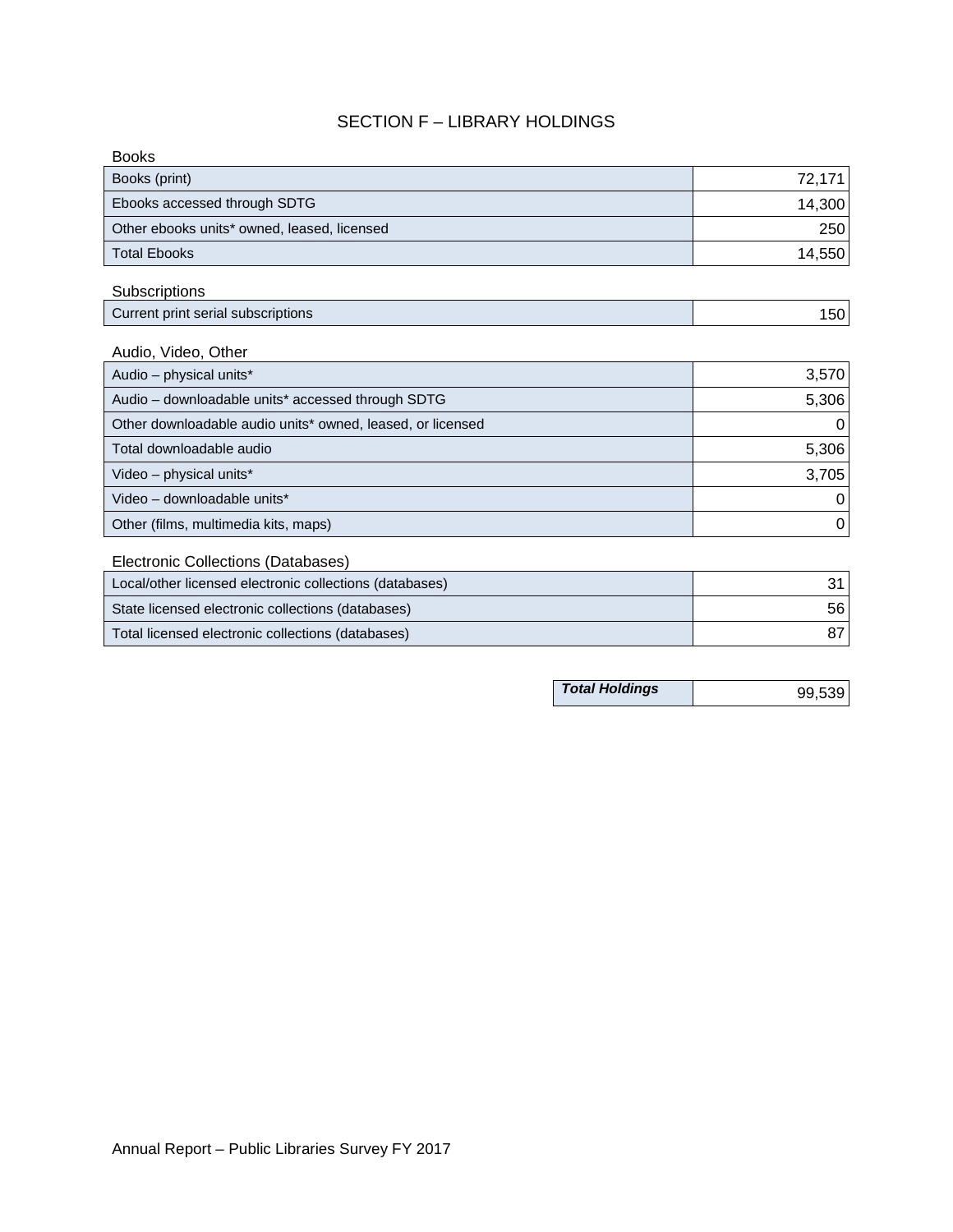## SECTION G – SERVICE ACTIVITIES

| <b>Library Service Indicators</b>                   |        |
|-----------------------------------------------------|--------|
| Annual public services hours per year (ALL outlets) | 3.120  |
| Annual total attendance in the library              | 89,570 |
| Annual total reference transactions completed.      | 3,500  |
| Registered users                                    | 6,938  |

## Collection Use

## Circulation of Physical Materials

| Annual total attendance in the library                | 89,570  |
|-------------------------------------------------------|---------|
| Annual total reference transactions completed.        | 3,500   |
| Registered users                                      | 6,938   |
|                                                       |         |
| <b>Collection Use</b>                                 |         |
| <b>Circulation of Physical Materials</b>              |         |
| <b>Books</b>                                          | 70,095  |
| Magazines and other print items not included above    | 900     |
| Non print physical items                              | 23,916  |
| <b>Total Physical Item Circulation</b>                | 94,911  |
| <b>Circulation of Electronic Materials</b>            |         |
| Ebooks                                                | 9,015   |
| Audiobooks (and music)                                | 4,723   |
| Video                                                 | O       |
| Use (circulation) of Electronic Materials             | 13,738  |
| Electronic Collection (database) Use                  |         |
| SDSL-provided electronic collections use              | 2,526   |
| Other electronic collection use                       | 128,543 |
| <b>Successful Retrieval of Electronic Information</b> | 131,069 |
|                                                       |         |
| <b>Total Circulation of Materials</b>                 | 108,649 |
| <b>Children's Materials Circulated</b>                | 48,647  |
| <b>Total Electronic Content Use</b>                   | 144,807 |
| <b>Total Collection Use</b>                           | 239,718 |

| SDSL-provided electronic collections use              | 2,526   |
|-------------------------------------------------------|---------|
| Other electronic collection use                       | 128,543 |
| <b>Successful Retrieval of Electronic Information</b> | 131,069 |
|                                                       |         |
| <b>Total Circulation of Materials</b>                 | 108,649 |
| <b>Children's Materials Circulated</b>                | 48,647  |
| <b>Total Electronic Content Use</b>                   | 144,807 |
| <b>Total Collection Use</b>                           | 239,718 |

## Library Programs

|                               | <b>Library Programs</b> | <b>Library Program Attendance</b> |
|-------------------------------|-------------------------|-----------------------------------|
| --Birth thru PreK             | 100                     | 3,988                             |
| --Kindergarten thru age 11    | 352                     | 5,105                             |
| Children Ages 0-11            | 452                     | 9,093                             |
| Young Adult Ages 12-18        | 370                     | 5,603                             |
| <b>Adult</b> Ages 19 and over | 387                     | 3,799                             |
| <b>Total</b>                  | 1,209                   | 18,495                            |

| One-to-One Programs / Summer Reading                              |      |
|-------------------------------------------------------------------|------|
| How many one-to-one program sessions did the library conduct?     | 30   |
| Has the library hosted a summer reading program in the past year? | Yesl |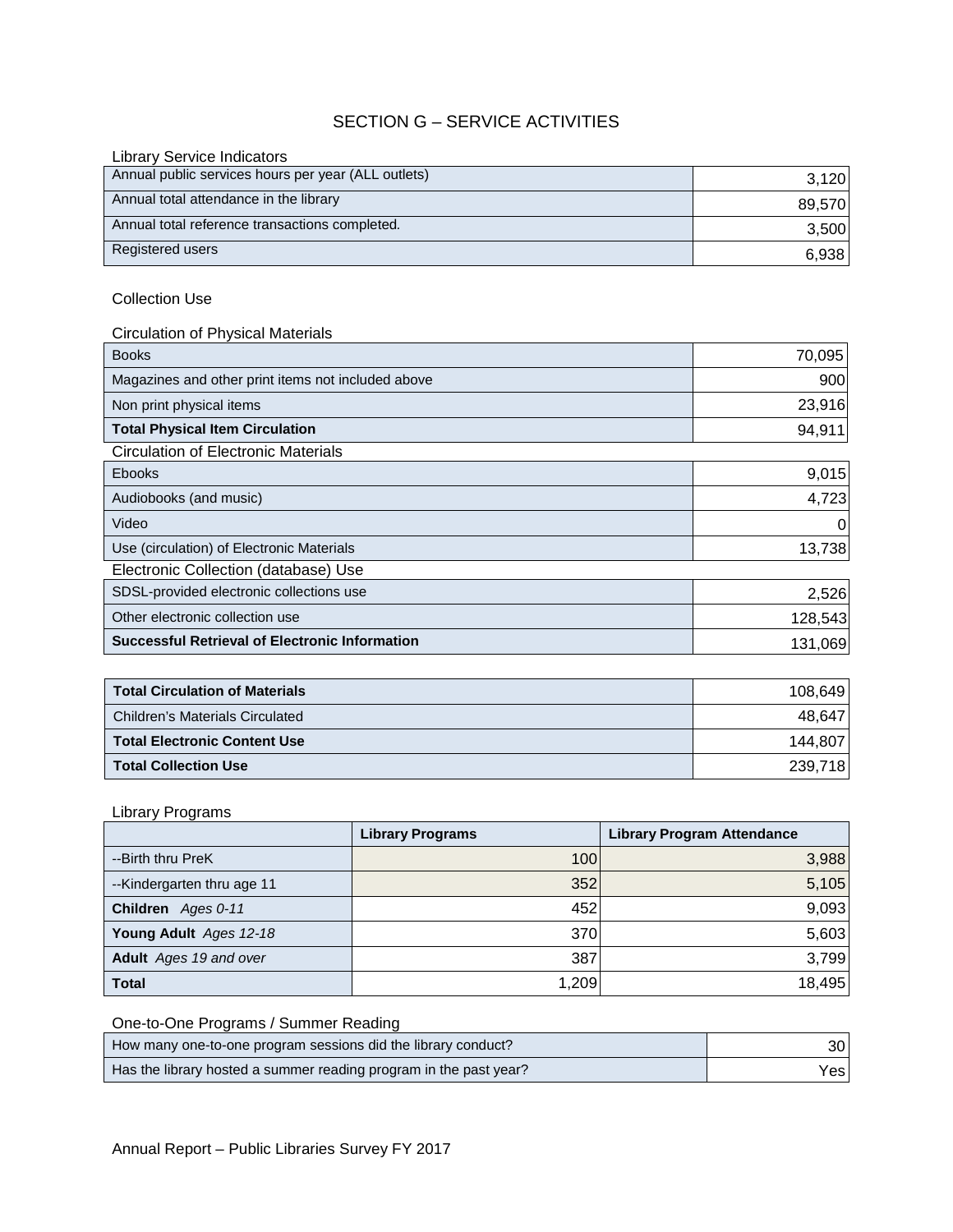### Internet

| How is public internet access provided?                                    | both                       |
|----------------------------------------------------------------------------|----------------------------|
| Total number of Internet computers for use by general public               | 24                         |
| Annual number of public access/ internet use sessions (30-minute sessions) | 6,457                      |
| Annual wireless sessions                                                   | 16,934                     |
| URL of the library's webpage                                               | http://library.huronsd.com |

Library Policies and Practices

| Do you have a written policy for non residents?                   | Yes                    |
|-------------------------------------------------------------------|------------------------|
| Does the library charge fines for overdue materials?              | Yes                    |
| What automation system do you use?                                | Atriuum - Book Systems |
| If you have an automated system, is it connected to the internet? | Yes, available online  |

## Resource Sharing / Interlibrary Loan

| <b>In-State</b>         | Received from/borrowed from<br>other libraries | Provided/sent/loaned to other<br><b>libraries</b> |
|-------------------------|------------------------------------------------|---------------------------------------------------|
| SD academic libraries   | 16                                             |                                                   |
| SD public libraries     | 305                                            | 440                                               |
| SD school libraries     | 14                                             | 13 <sub>l</sub>                                   |
| SD other libraries      |                                                | 01                                                |
| <b>SD State Library</b> | 45                                             | 46                                                |
| In-state total          | 380                                            | 506                                               |

| SD academic libraries   | 16                                             | 71                                                |
|-------------------------|------------------------------------------------|---------------------------------------------------|
| SD public libraries     | 305                                            | 440                                               |
| SD school libraries     | 14                                             | 13                                                |
| SD other libraries      | 0                                              | 0                                                 |
| <b>SD State Library</b> | 45                                             | 46                                                |
| In-state total          | 380                                            | 506                                               |
|                         |                                                |                                                   |
|                         |                                                |                                                   |
| <b>Out-of-State</b>     | Received from/borrowed from<br>other libraries | Provided/sent/loaned to other<br><b>libraries</b> |
| <b>Minitex</b>          | O                                              |                                                   |
| <b>Other libraries</b>  | 0                                              | 0                                                 |
| Non-library sources     | 0                                              |                                                   |
| Out-of-state total      | 0                                              |                                                   |
|                         |                                                |                                                   |

| <b>Total ILLs</b> | 380 | $-\sim$<br>ວເ |
|-------------------|-----|---------------|
|-------------------|-----|---------------|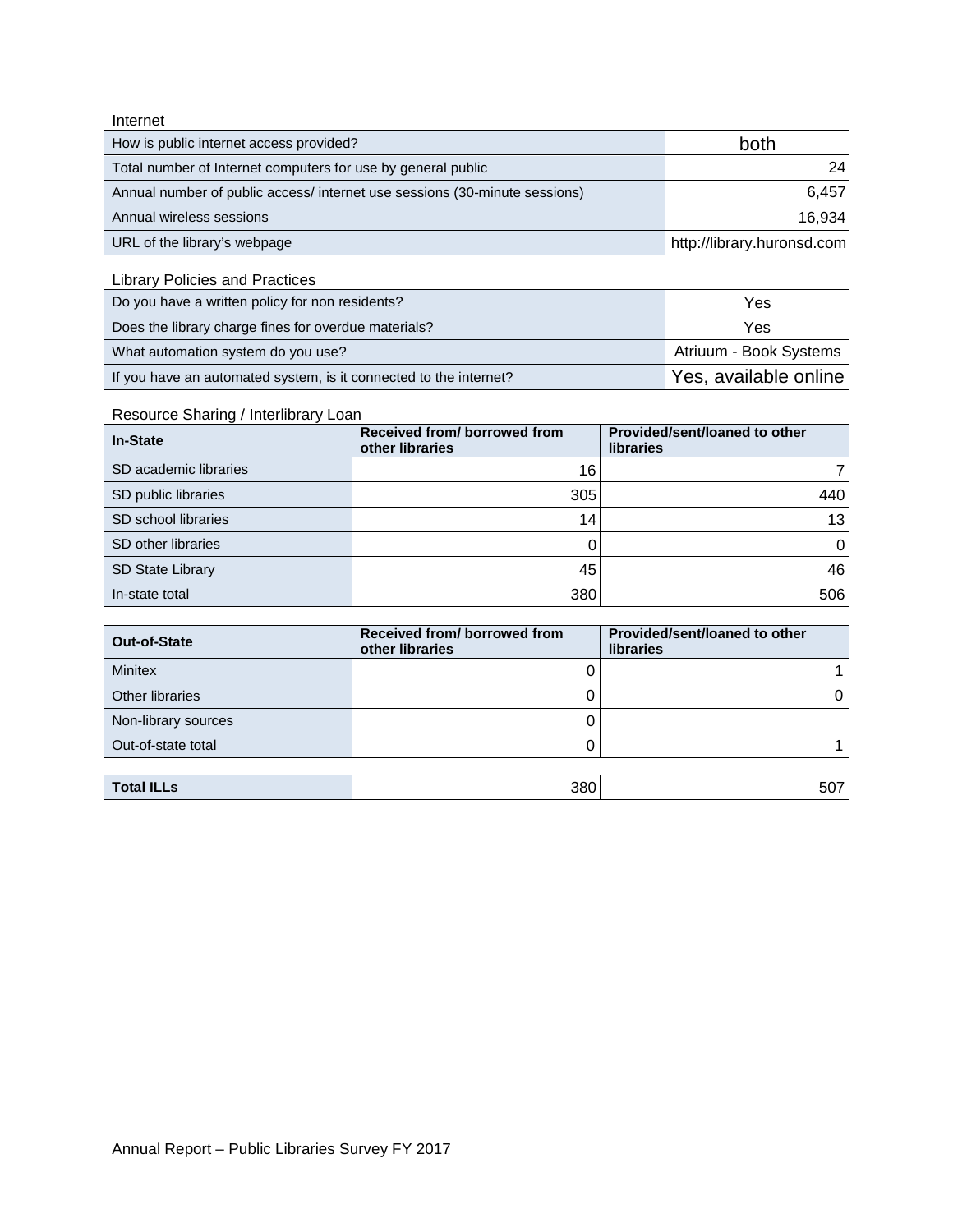## SECTION H – TRUSTEES (current)

| President             | ____________________________             |                        |
|-----------------------|------------------------------------------|------------------------|
| <b>President Name</b> | <b>Mailing Address</b>                   | Email                  |
| Dave Wright           | 500 4th ST NE, E HWY 14, Huron, SD 57350 | dwright@prostrollo.com |

| <b>Home Phone</b> | <b>Term Expires</b> |
|-------------------|---------------------|
| $(605)$ 352-6411  | 2019                |

### Other Trustees

| Name             | Address | Phone | Email | Office               | Term<br>Expiration |
|------------------|---------|-------|-------|----------------------|--------------------|
| Jim Gropper      |         |       |       | Trustee              | 2018               |
| Dennis Olson     |         |       |       | Trustee              | 2018               |
| Levi Kary        |         |       |       | Trustee              | 2019               |
| Barbara Blaedorn |         |       |       | Trustee              | 2020               |
| Bryan Smith      |         |       |       | City Council<br>Rep. | 2018               |
|                  |         |       |       |                      |                    |
|                  |         |       |       |                      |                    |
|                  |         |       |       |                      |                    |
|                  |         |       |       |                      |                    |
|                  |         |       |       |                      |                    |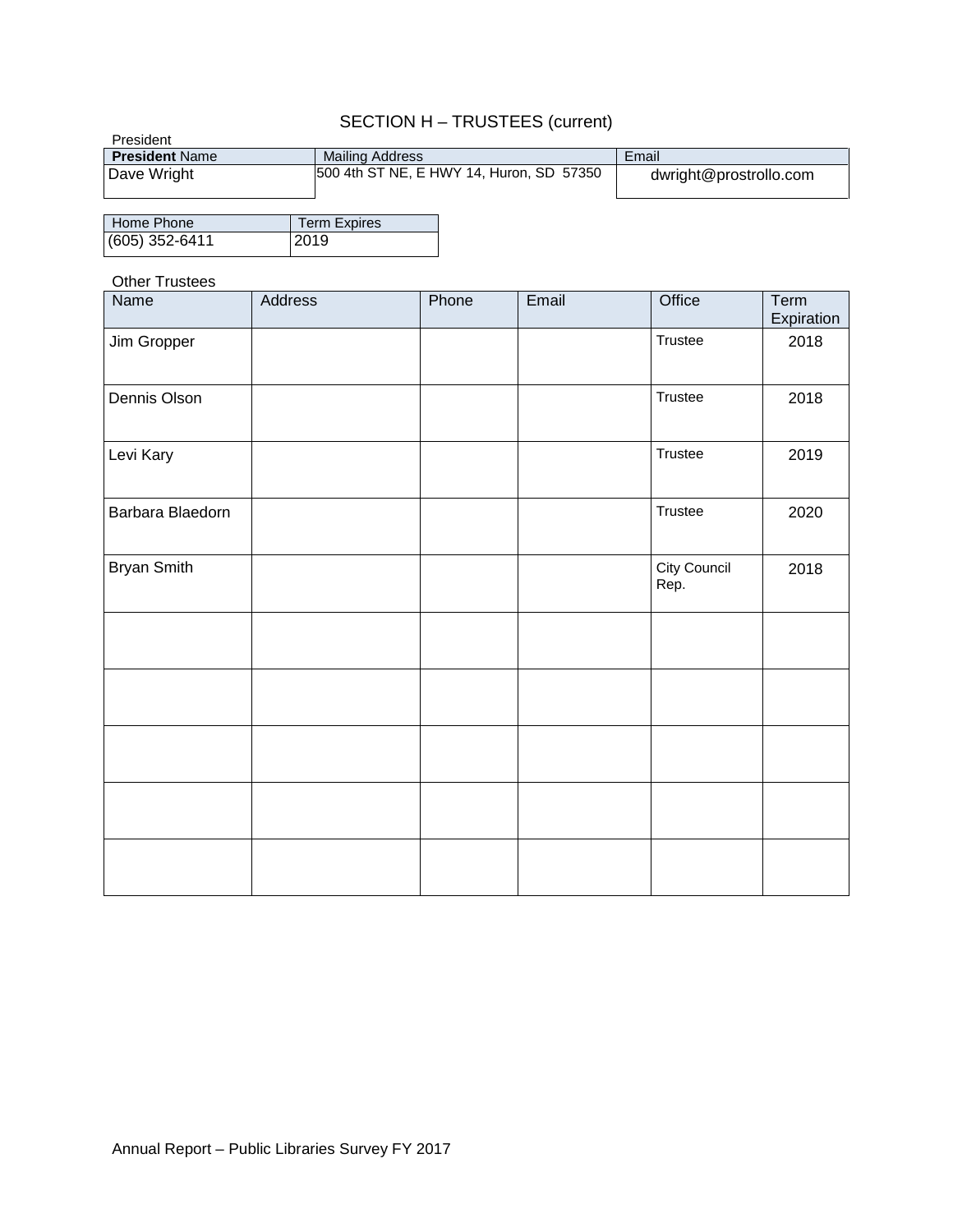### SECTION H. – TRUSTEES (cont.)

### Library Trustee / Board Information

| Trustee meetings held per year                                       | Monthly                             |
|----------------------------------------------------------------------|-------------------------------------|
| Trustees appointed by what governing body?                           | City Council                        |
| Trustee meeting schedule                                             | Fourth Tuesday of the month at 5 pm |
| Date of last public library board meeting                            | 2018-01-30                          |
| Are you aware of and do you comply with the SD Open Meetings<br>law? | Yes                                 |

Friends of the Library / Library Foundation

| Does your library have a Friends of the Library group? | Yes                                     |
|--------------------------------------------------------|-----------------------------------------|
| President's name and address                           | Sherry Fulgsang, 577 Idaho SW, Huron SD |
| Does you library had a Library Foundation?             | No                                      |
| President's name and address                           |                                         |

# SECTION I-J. – STANDARDS / POLICIES / EVENTS / SURVEY CONTACTS

| Renewal year for SD Accreditation Standards                 | Not currently accredited |
|-------------------------------------------------------------|--------------------------|
| Renewal year for SD Certification Standards                 | Not currently certified  |
| Local governmental ordinance or minutes on file with SDSL?  | No                       |
| Library board by-laws updated in last two years?            | Yes                      |
| Technology/Internet policies updated in the last two years? | Yes                      |
| Library has an up-to-date disaster plan?                    | Yes                      |

| Narrative listing any special events                          | The Huron Public Library maintained a busy schedule of<br>programming for adults, teens and children. New programs<br>added were Legos club, Barbie club, Knitting and Crocheting<br>club, murder mystery parties, zombie walk, and adult/child<br>craft night. |
|---------------------------------------------------------------|-----------------------------------------------------------------------------------------------------------------------------------------------------------------------------------------------------------------------------------------------------------------|
| Librarian or staff member completing the<br>survey            | <b>Shirley Apley</b>                                                                                                                                                                                                                                            |
| President of Board of Trustees/ or Director of<br>Institution | Dave Wright                                                                                                                                                                                                                                                     |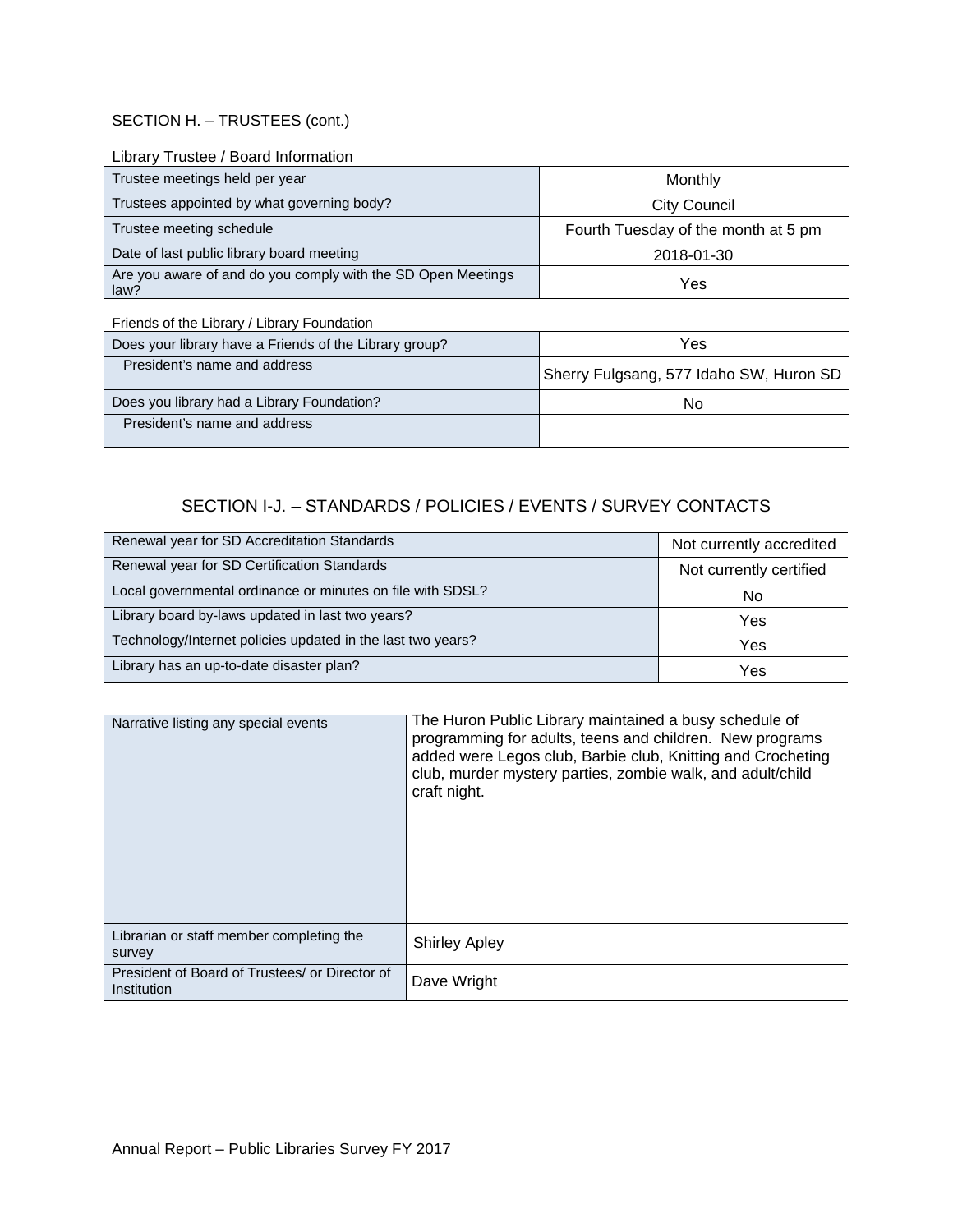### SUPPLEMENTAL QUESTIONS - 2018

| Would the library staff and/or library board members like to     |    |
|------------------------------------------------------------------|----|
| schedule a visit from one of the State Library Outreach staff in | No |
| 2018?                                                            |    |

Does the library offer assistance to patrons in the following areas?

| TECHNOLOGY: Such as internet use, basic computer skills,<br>productivity software (e.g. Microsoft Office)                        | Yes, programs in this area                         |
|----------------------------------------------------------------------------------------------------------------------------------|----------------------------------------------------|
| WORKFORCE DEVELOPMENT: Such as finding employment<br>resources, filling job applications, writing resumes, interview skills      | No, but making plans                               |
| CONSUMER HEALTH: Such as finding consumer health resources<br>and information, health insurance resources?                       | No, but making plans                               |
| SOCIAL SERVICES: Such as helping people access government<br>information resources, programs, and services?                      | Yes, one-to-one assistance only                    |
| EDUCATION: Such as homework help, test prep, test proctoring,<br>English as a second language assistance?                        | Yes, programs in this area                         |
| SOCIAL MEDIA: Such as setting up and using social media<br>applications (e.g. Facebook, Twitter, Blogs, Instagram, Pinterest)    | No, but making plans                               |
| Tell us about any programs or services in the above areas that are<br>working well at your library.                              | 3D printing classes                                |
| Would you like SDSL assistance in gathering resources for any of<br>the above topics (or other topics) to share? Please explain. | No. We are librarians and know how to<br>research. |

### RATIOS AND PERCENTAGES – FY 2017

*These are key ratios and percentages generated by the survey tool. Per capita ratios are based on the unduplicated population of the library's service area.*

| <b>Financial Measures</b>                      |         | Service Measures                                                                |       |
|------------------------------------------------|---------|---------------------------------------------------------------------------------|-------|
| Local Revenue per Capita                       | \$62.48 | Registered Borrowers per Capita                                                 | 0.5   |
| Total Revenue per Capita                       | \$68.05 | Library Visits per Capita                                                       | 6.8   |
| <b>Total Operating Expenditures per Capita</b> | \$61.04 | <b>Circulation per Registered Borrower</b>                                      | 15.7  |
| Total Collection Expenditures per Capita       | \$10.08 | <b>Total Circulation per Capita</b>                                             | 8.3   |
| Library Program Ratios and Totals              |         | Public Internet Uses per Capita                                                 | 0.5   |
| Children's Attendance per Program              | 20.1    | <b>Collection and Circulation Ratios</b>                                        |       |
| Young Adult Attendance per Program             | 15.1    | <b>Circulation Turnover</b>                                                     | 1.09  |
| Adult Attendance per Program                   | 9.8     | Circulation of Children's Books as a<br>Percent of Total Circulation            | 44.8% |
| Total Attendance per Program                   | 15.3    | Circulation of Electronic Materials as a<br><b>Percent of Total Circulation</b> | 12.6% |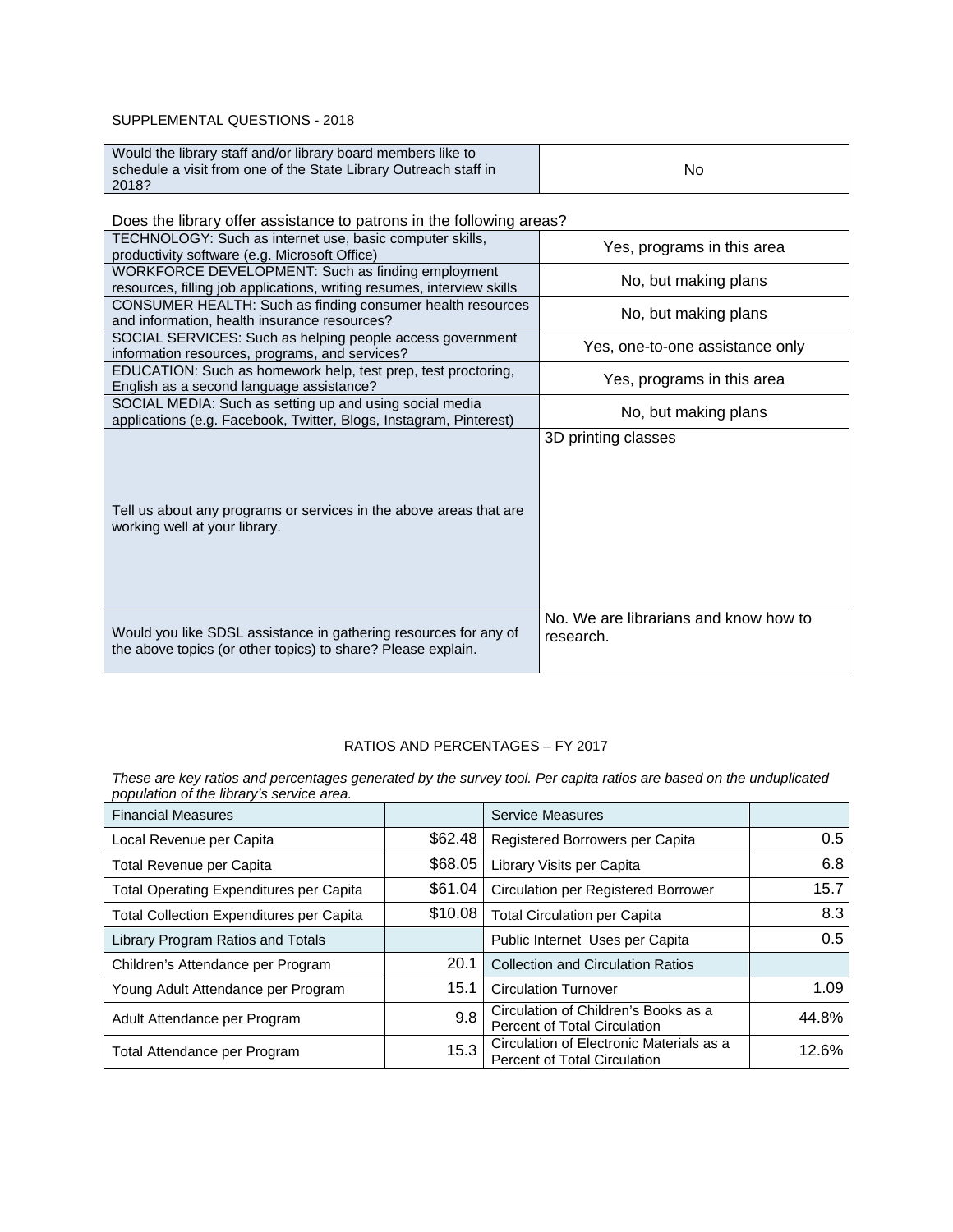## NOTES

Electronic Materials Expenditures (#354) Increased electronic materials budget by \$10,000.--2018-02-23